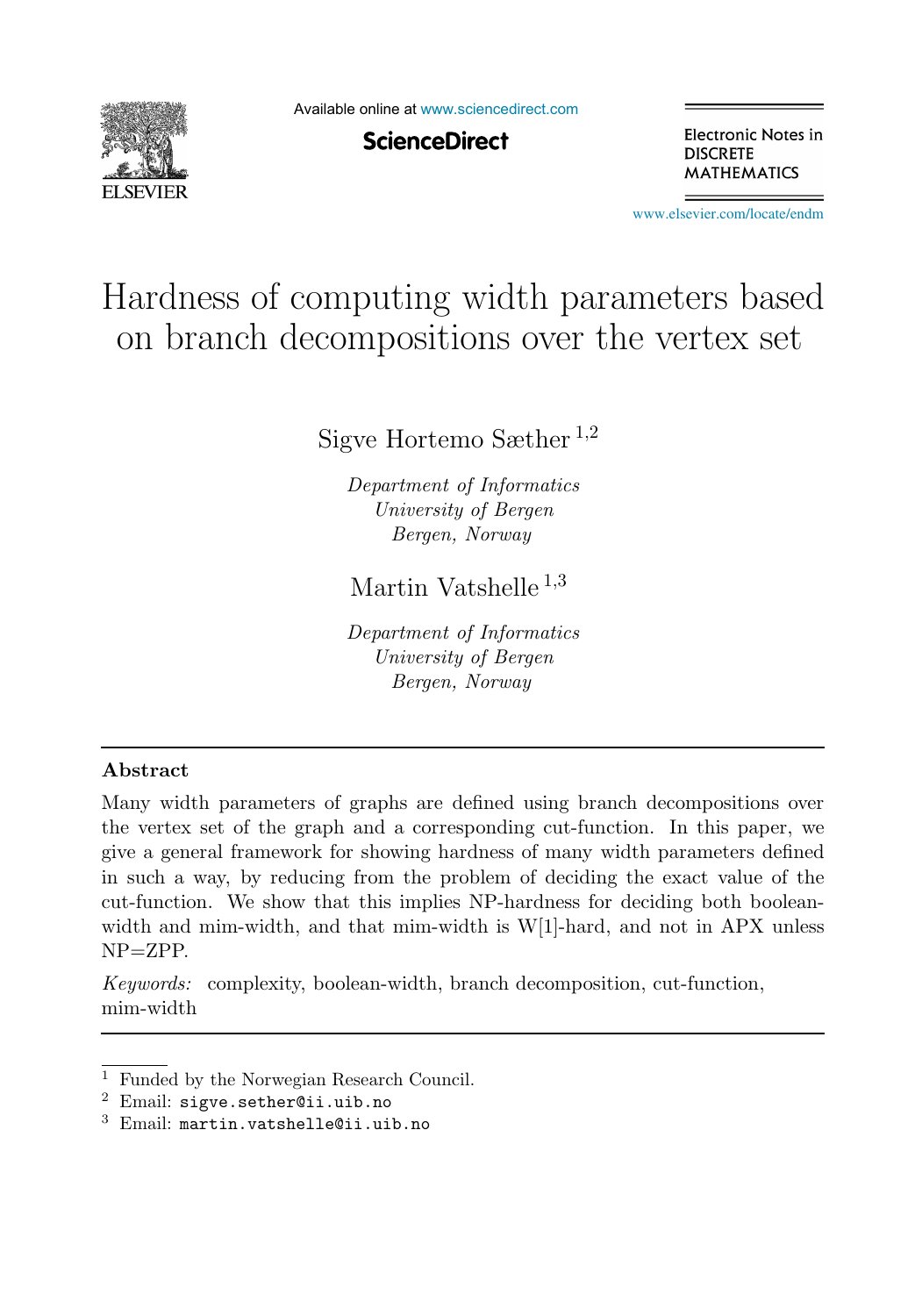## 1 Introduction

Many width parameters of graphs have been studies in recent years. Some of the most well known are treewidth, clique-width, branch-width and rankwidth, all of which are NP-hard to compute  $[1,4,9,6]$  $[1,4,9,6]$  $[1,4,9,6]$  $[1,4,9,6]$ . Treewidth, branch-width and rank-width can all be computed in FPT time, whereas it is a long-standing open problem if computing clique-width is FPT or W[1]-hard. In contrast, for the parameters boolean-width and mim-width, no hardness results have been shown (for definitions and an overview of these parameters, see [\[10\]](#page-7-4)). In this paper, we show that both mim-width and boolean-width are NP-hard to compute and also that mim-width is  $W[1]$ -hard. To our knowledge, this is the first width parameter of graphs based on non-linear decompositions that have been shown to be W[1]-hard to compute. Both of these parameters are defined using branch decompositions over the vertex set, and a cut-function. The cutfunction of both boolean-width and mim-width are known to be NP-hard to compute. We give a reduction from deciding the value of these cut-functions to the problem of deciding the boolean-width and mim-width, respectively. Our result is a general reduction not only applicable to boolean-width and mimwidth, but to all width parameters based on branch decompositions where the cut-function in question satisfies certain constraints. One of these constraints being that the value of the cut function should not increase when adding a twin vertex to the graph.

Our reduction preserves the parameter to within a constant factor of the original decision problem, so many parameterized hardness results will also translate to parameterized hardness of the width parameter in question. For instance we get W[1]-hardness of computing mim-width, and no polynomial time constant factor approximation for mim-width (unless  $NP = ZPP$ ), because of similar hardness results for computing the mim-width of any particular cut.

Our main result is the following theorem, which follows from Lemma [3.1](#page-5-0) and [3.2](#page-6-0) described later. Using this theorem, we are able to show hardness results of computing  $f$ -width for any cut-function  $f$  from a large class of functions we name  $\mathcal{C}\text{-}satisfying\ cut\text{-}functions,$  as long as computing f on a single cut is hard. The graph  $G_k(A)$  is a specific graph we can construct in polynomial time and is described in detail later.

<span id="page-1-0"></span>**Theorem 1.1** Given a graph G, a subset  $A \subseteq V(G)$ , a C-satisfying cut function f and a non-negative number  $k \in \mathbb{R}$ , the graph  $G_{|k|+1}(A)$  has f-width at most  $k + |k| + 1$  if and only if  $f_G(A)$  is at most k.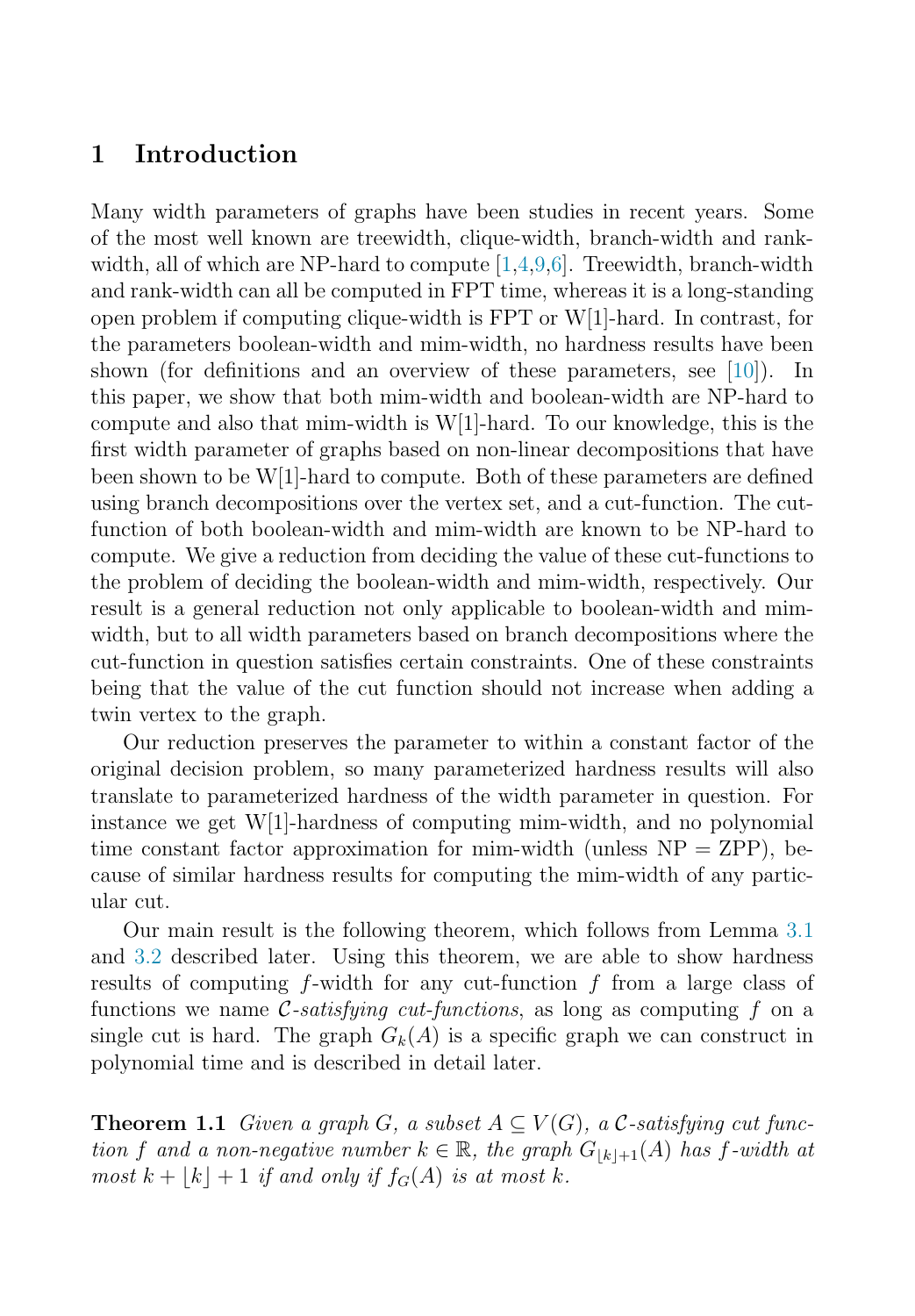So given a graph G and subset  $A \subseteq V(G)$ , answering the question "is  $f_G(A) \leq k$ ?" can be done by instead answering the question "for  $t = |k| + 1$ , does  $G_t(A)$  have f-width at most  $k + t$ ?"

Using Theorem [1.1](#page-1-0) in combination with known NP-hardness results for counting the number of Maximal Independent Sets in a bipartite graph  $G[A, A]$ (equivalent to counting  $2^{bool(A)}$ , by Rabinovich et al. [\[8\]](#page-7-5)) and deciding the size of a maximum induced matching in a bipartite graph  $G[A, \overline{A}]$  (equivalent to computing  $\min(A)$ , by Provan and Ball [\[7\]](#page-7-6) and Cameron [\[2\]](#page-7-7), respectively, we get the following corollary.

Corollary 1.2 Both deciding the mim-width of a graph, and deciding the boolean-width of a graph is NP-hard.

By Moser and Sikdar [\[5\]](#page-7-8) showing that finding a maximum induced matching in a bipartite graph is W[1]-hard.

Corollary 1.3 Deciding the mim-width of a graph is W[1]-hard.

By Elbassioni et al. [\[3\]](#page-7-9), deciding the size of a maximum induced matching in a bipartite graph is not in APX unless NP=ZPP, which gives us the following corollary.

Corollary 1.4 There is no polynomial time algorithm for approximating the mim-width of a graph to within a constant factor of the optimal, unless  $NP =$ ZPP.

#### 2 Preliminaries and terminology

For a graph G and vertex v, we denote its set of neighbours as  $N_G(v)$ , and denote by  $N_G[v]$  the set  $N_G(v) \cup \{v\}$ . For a set  $S \subseteq V(G)$ , we denote by  $N_G[S]$  and  $N_G(S)$  the sets  $\bigcup_{s \in S} N_G[s]$  and  $N_G[S] \setminus S$ , respectively. For a subset  $S \subseteq V(G)$ , the graph  $G[S]$  is an *induced* subgraph G, with vertex set S and edge set  $\{uv \in E(G) : u, v \in S\}$ . For disjoint subsets  $S_1, S_2 \subseteq V(G)$ , by  $G[S_1, S_2]$  we denote the induced bipartite subgraph of G with vertex set  $S_1 \cup S_2$  and edge set  $\{uv \in E(G) : u \in S_1, v \in S_2\}$ . Two vertices  $u, v \in V(G)$ are said to be twins in G if  $N_G(v) = N_G(u)$ , and u is a twin vertex of v.

For a grid graph G, we denote by  $C_i$  and  $R_i$  its *i*-th column and row, respectively. A subdivided grid graph is a graph resulting from replacing each edge uv in a grid by a vertex  $v_{uv}$  with neighbourhood  $N_G(v_{uv}) = \{u, v\}$ . In this paper, we refer to the vertices added by this operation as sub-vertices. The non sub-vertices we refer to as cell-vertices. For a subdivided grid, we denote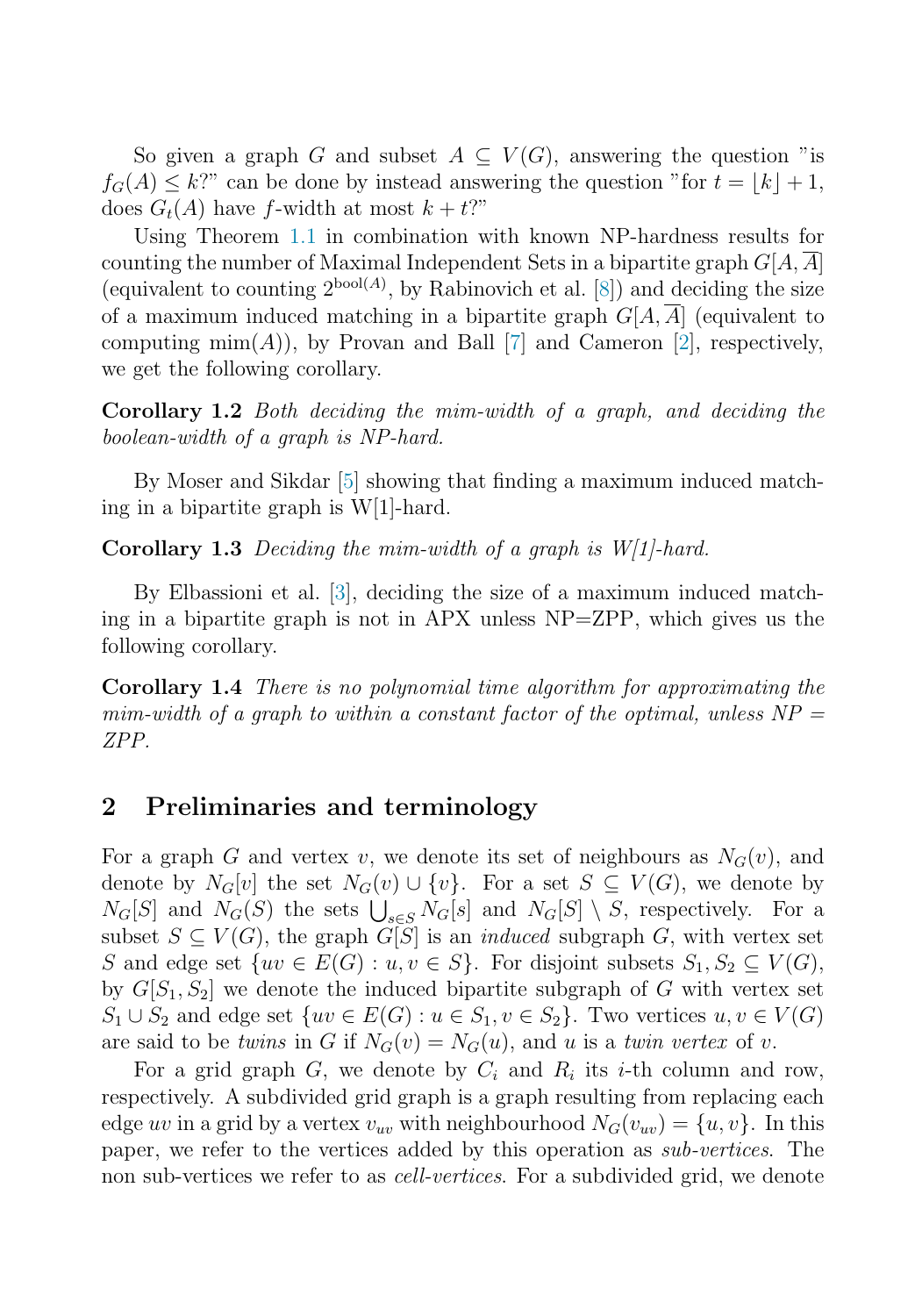by  $C_i$  and  $R_i$  the same set of vertices as  $C_i$  and  $R_i$  denote in the original grid graph (i.e., cell-vertices). For a set of cell-vertices X, we denote by  $\text{sub}(X)$ the set of sub-vertices adjacent to exactly two vertices of  $X$ . For two sets  $X_1, X_2$  of cell-vertices, we denote by  $\text{sub}(X_1, X_2)$  the set of sub-vertices with one neighbour in  $X_1$  and one neighbour in  $X_2$ .

Given a graph G, a cut function is a function  $f_G$  of the form  $f_G : 2^{V(G)} \to \mathbb{R}$ . The value  $f_G(A)$  is the f-value of A with respect to G. For disjoint sets  $A, B \subseteq V(G)$ , we might write  $f_G(A, B)$  to mean  $f_{G[A \cup B]}(A)$ . If there is no ambiguity, we omit the subscript. A *cut* is a bipartition  $(A, B)$  of  $V(G)$ . We might abuse notation slightly and refer to a cut simply by a set  $A \subseteq V(G)$ . In that case we mean the cut  $(A, V(G) \setminus A)$ .

A branch decomposition over the vertices of a graph is a pair  $(T, \delta)$  where T is a sub-cubic (maximum degree three) tree and  $\delta$  is a bijection from the leaves of T to the vertices in  $V(G)$ . Each edge  $e = uv$  in T can be seen to separate T into two subtrees  $T_u$  and  $T_v$  by the operation  $T - e$ . We say that an edge  $e = uv$  in T induces a cut of  $V(G)$ ; namely the bipartition with one part consisting of all the vertices of  $V(G)$  mapped (by  $\sigma$ ) from the leaves of  $T_u$  and one part consisting of the vertices mapped from the leaves of  $T_v$ . So a decomposition  $(T, \delta)$  induces  $|E(T)|$  cuts.

The f-width of a branch decomposition  $\mathcal{D} = (T, \delta)$  (denoted  $f(\mathcal{D})$ ) is the maximum f-value over all the cuts induced by edges in  $E(T)$ . The fwidth of a graph G (denoted  $f(G)$ ) is the minimum f-width over all branch decompositions of  $V(G)$ .

The width-parameter *Boolean-width*, is an  $f$ -width where  $f$  is defined by  $f =$ bool, where

$$
\text{bool}_G(A) = \log_2 \left( \text{number of inclusion-wise maximal independent} \atop \text{sets in } G[A, \overline{A}] \right).
$$

The width-parameter mim-width (Minimum Induced Matching-width), is an f-width where f is defined by  $f = \min$ , where

 $\min_G(A) =$  size of a maximum induced matching in  $G[A, A]$ .

An induced matching is in induced subgraph of only degree one vertices. If there is no ambiguity, we might omit subscripts.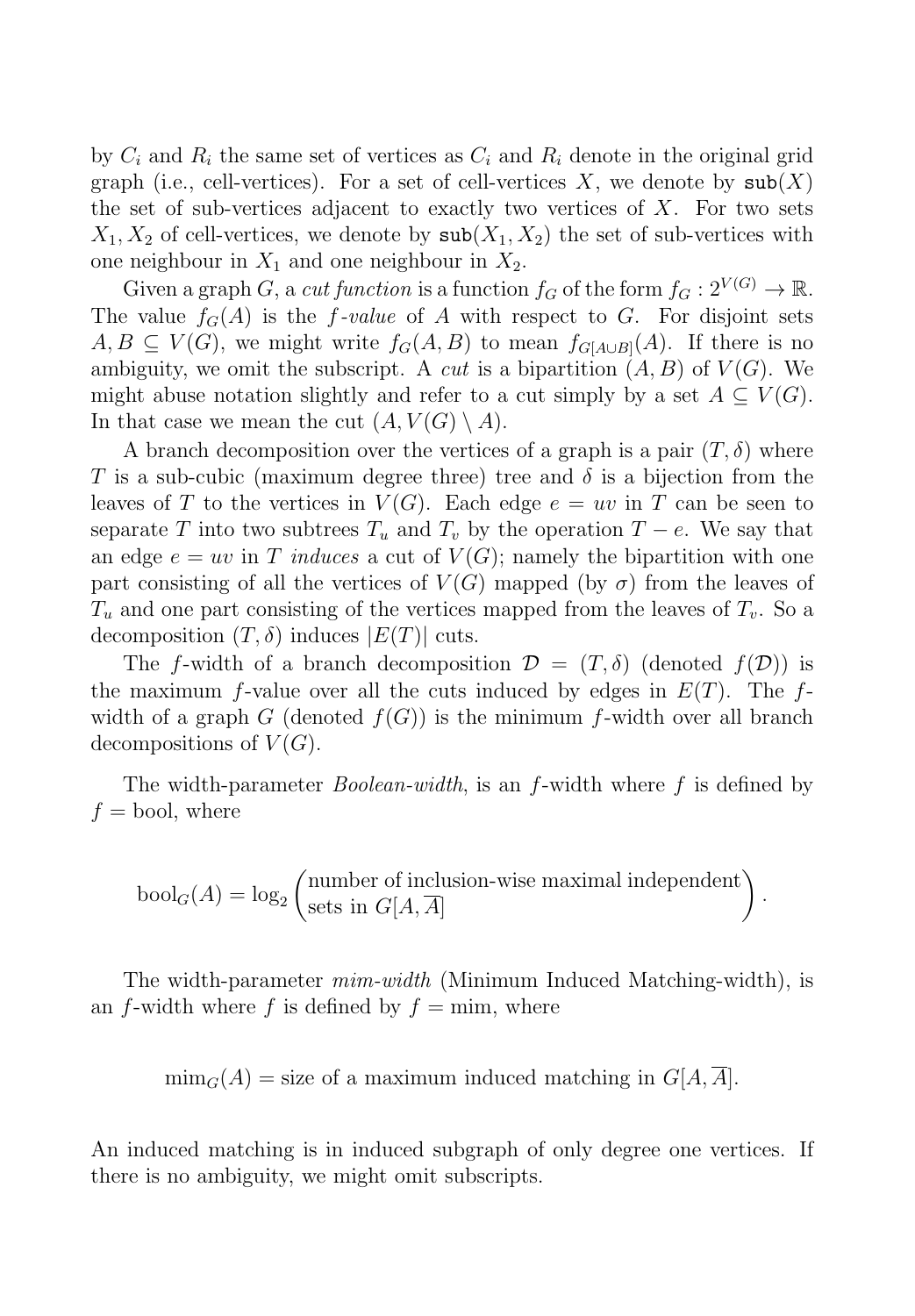### 3 Deciding cut value through graph width

In this section we will show that we can reduce the problem of deciding the value of a cut-function f on a cut to the problem of deciding the f-width of a graph.

The idea of how to achieve such a reduction is that we construct, based on the input graph G and cut  $(A, B)$ , a new graph consisting of a subdivided grid of known  $f$ -width, and attach copies of  $A$  to the left-hand side of the grid, and copies of  $B$  to the right-hand side of the grid. The grid will enforce the existence of a cut separating  $A$  from  $B$  in any optimal decomposition, making us able to deduce the value of  $f_G(A, B)$ .

In order to enforce a cut such as mentioned above, we cannot allow all kinds of cut-functions. In fact, we need our cut-functions to satisfy the following constraints in order to work. However, these constraints are upheld by cut functions of many known width-parameters defined through branch decompositions. If a cut function satisfies the below constraints  $C$ , we say that it is a C-satisfying cut-function. The constraints C are as follows, and must hold for any graph G and any set  $S \subseteq V(G)$ :

- (i)  $f_G(S) = f_G(\overline{S})$  and  $f_G(S)$  depends only on the unlabeled graph  $G[S, \overline{S}]$ .
- (ii)  $f_G(S)$  is zero if  $G[S, \overline{S}]$  has no edges and at least one otherwise.
- (iii) Removing a vertex  $x \in \overline{S}$  from G does not increase  $f_G(S)$ , and reduces  $f_G(S)$  by at most one.
- (iv) If  $G[S, \overline{S}]$  is the disjoint union of  $G_1 = G[A_1, B_1]$  and  $G_2 = G[A_2, B_2]$ , then  $f_G(S) = f_{G_1}(A_1) + f_{G_2}(A_2)$ .
- (v) If  $v \in \overline{S}$  has a twin vertex in  $G[S, \overline{S}],$  then  $f_G(S) = f_{G-v}(S)$ .

On most known width parameters defined using branch decompositions over  $V(G)$ , all but the last constraint is upheld, as they are natural properties that come as a result of wanting to measure how many objects of a certain kind lies between the two parts of a cut. The last constraint is the only real limitation of the cut-parameters we investigate.

As a result of the four first constraints, any  $\mathcal{C}$ -satisfying cut function f on  $A \subseteq V(G)$  will always have value at least as large as a maximum induced matching M in  $G[A, \overline{A}]$  (i.e.  $f(A) \geq \text{mim}(A)$ ), since removing all vertices other than those in M does not decrease the f-value, and we then have  $|M|$ disjoint graphs of at least one edge, implying an  $f$ -value of at least  $|M|$ .

Some examples of cut functions that are  $\mathcal{C}$ -satisfying are the cut functions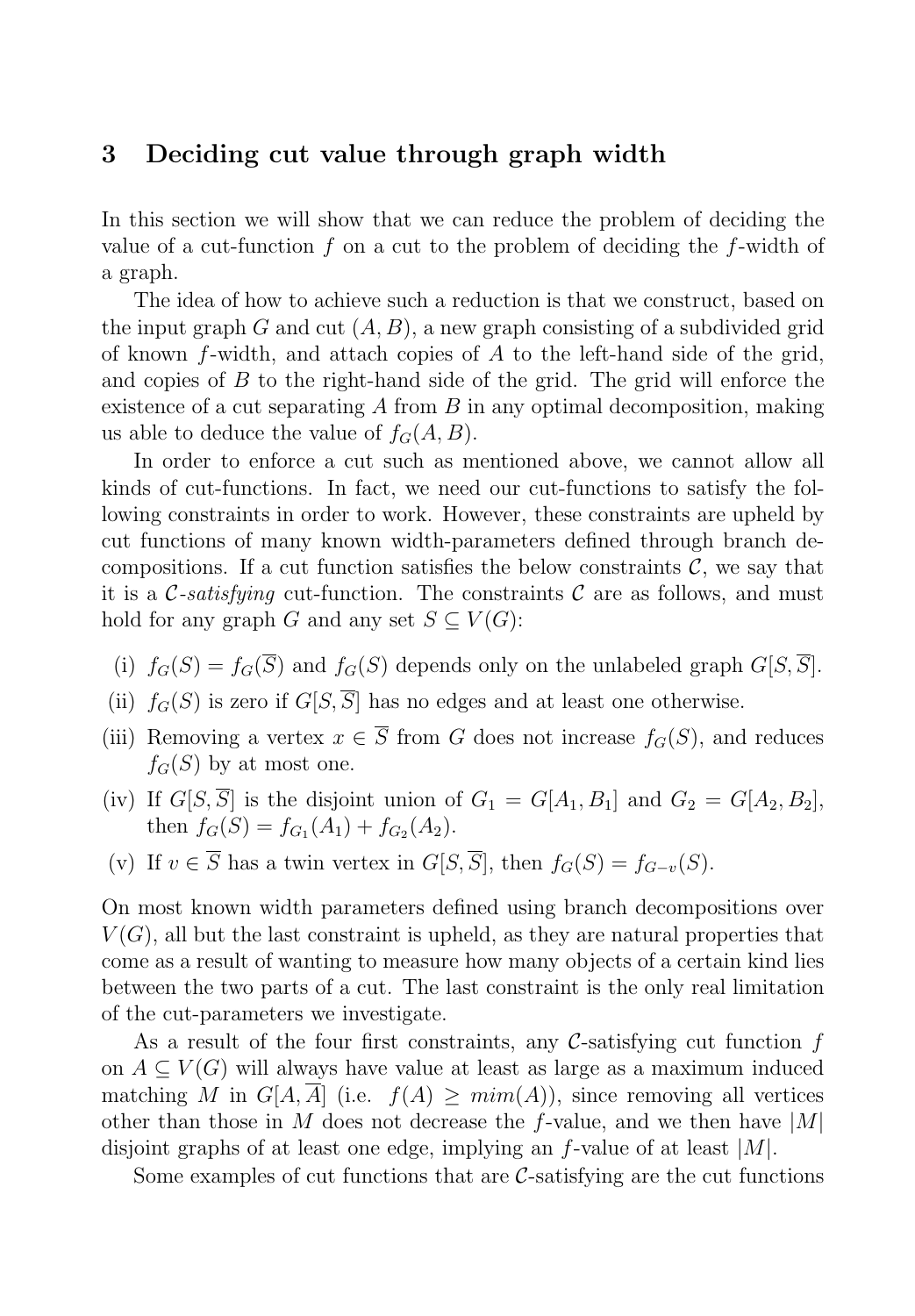of the width-parameters mim-width, boolean-width, and rank-width.

To prove Theorem [1.1](#page-1-0) we show that given a graph  $G$ , a cut  $A$  and nonnegative integer k, we can in polynomial time construct a graph  $G_k(A)$  for which the f-width of  $G_k(A)$  is no more than  $k + f_G(A)$  and no less than  $\min\{2k, k + f_G(A)\}\$ . This upper and lower bound is proved by Lemma [3.1](#page-5-0) and Lemma [3.2,](#page-6-0) respectively. However, first we must define our graph  $G_k(A)$ .

#### The graph  $G_k(A)$ .

Given a graph G, a cut  $(A, B = \overline{A})$  of G and an integer k, we construct  $G_k(A)$  as follows. We first start with a subdivided grid G' of height k and width 6k. Then, for each vertex  $a \in A$ , we add to  $G_k(A)$  a set  $S_a$  of k vertices, and let  $S_A = \bigcup_{a \in A} S_a$ . Similarly, for each vertex  $b \in B$ , we add to  $G_k(A)$  a k-vertex set  $S_b$  and let  $S_B$  denote the union  $\bigcup_{b \in B} S_b$ . Then, for each  $a \in A$  we add edges making up a matching between the vertices of  $S_a$  and the set  $C_1$  of  $G'$  and for each  $b \in B$  a matching between  $S_b$  and  $C_{6k}$ . Now we add edges between the vertices of  $S_A$  and  $S_B$  in such a manner that the induced subgraph on  $S_A \cup S_B$ will be the graph  $G[A, B]$  with the addition that each vertex has  $k - 1$  extra twins. That is, we add the edges  $E' = \{uv : u \in S_a, v \in S_b, a \in A, b \in B\}.$ So, the vertices of  $G_k(A)$  are  $V(G_k(A)) = V(G') \cup S_A \cup S_B$  and the edges are  $E(G') \cup E'$  plus a matching from  $S_a$  to  $C_1$  for each  $a \in A$ , and a matching from  $S_b$  to  $C_{6k}$  for each  $b \in B$ .



Fig. 1. The graph  $G_4(A)$  for some set  $A \subset V(G)$  so that  $|A| = |\overline{A}| = 5$ . Edges between  $S_A$  and  $S_{\overline{A}}$  are omitted in this figure.

We now show the first part of proving Theorem [1.1,](#page-1-0) namely upper bounding the f-width of  $G_k(A)$ .

<span id="page-5-0"></span>**Lemma 3.1** Given a graph G and subset  $A \subseteq V(G)$ , the f-width of  $G_k(A)$ for a C-satisfying cut function f is at most  $f_G(A) + k$ , for any non-negative integer k.

Proof (Sketch) We prove this lemma by construction. The idea is to decompose  $G_k(A)$  from left to right, starting in  $S_A$ , going through the subdivided grid column by column, and ending in  $S_{\overline{A}}$ , as shown in Figure [2.](#page-6-1) For each cut of the decomposition, we can show that removing at most  $k$  vertices leaves a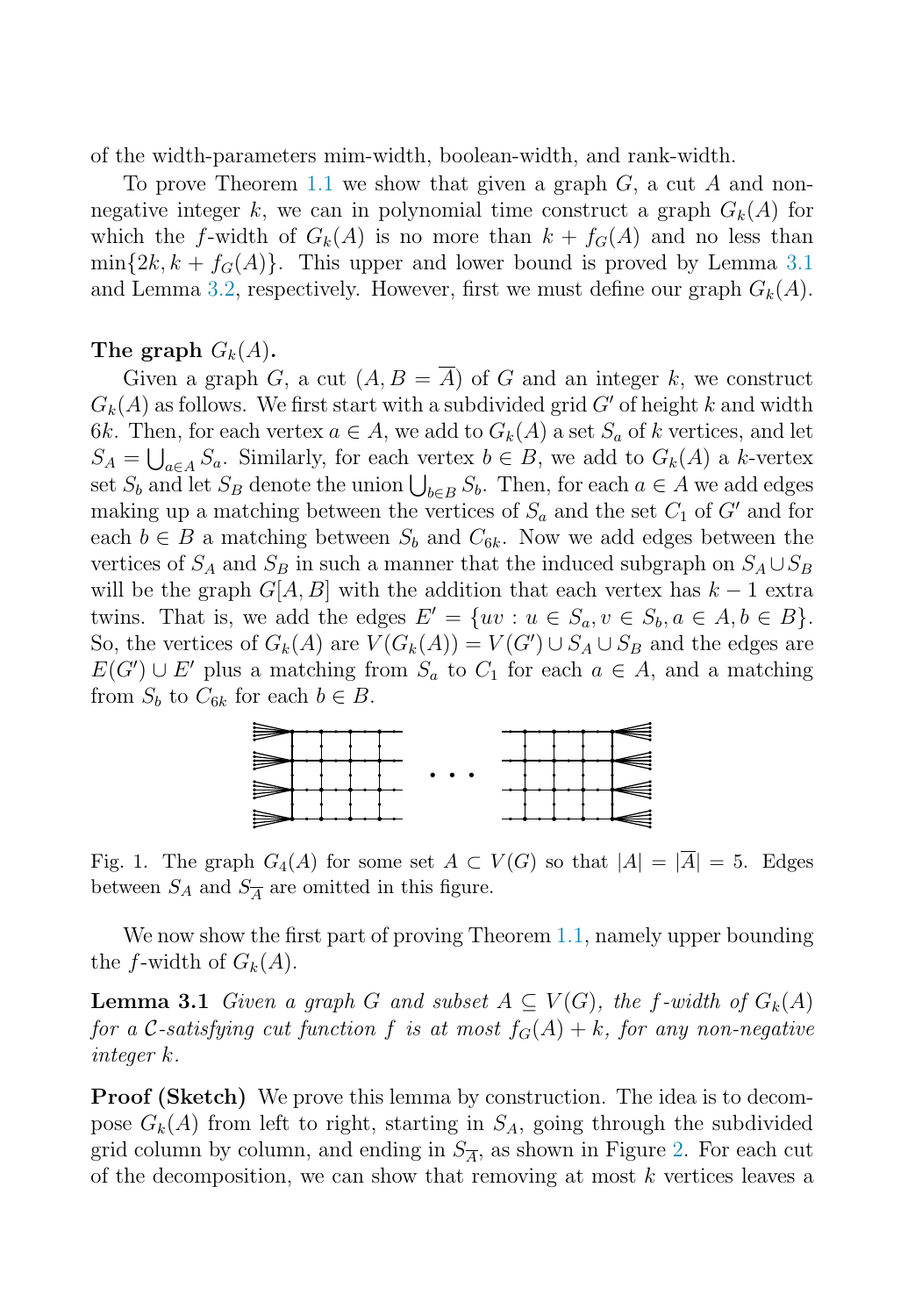

<span id="page-6-1"></span>Fig. 2. A high-level view of the decomposition of width at most  $f_G(A) + k$  described in Lemma [3.1.](#page-5-0)

cut of width  $f_G(A)$ , which by the constraints of C means the entire decomposition has width at most  $f_G(A) + k$ .

<span id="page-6-0"></span>We now do the last part for proving Theorem [1.1,](#page-1-0) namely giving a lower bound on the f-width of  $G_k(A)$ .

**Lemma 3.2** Given a graph G, a non-negative integer k and subset  $A \subseteq V(G)$ , for any C-satisfying cut function f we have  $f(G_k(A)) \ge \min\{2k, f_G(A) + k\}.$ 

**Proof (Sketch/idea)** Let  $G' = G_k(A)$ . We show that in any decomposition of f-width less than  $2k$ , there must be a cut  $(X_1, X_2)$  so that two columns are entirely contained in  $X_1$ , and two columns are entirely contained in  $X_2$ . Removing vertices between the two leftmost columns and the two rightmost columns out of these four columns, we disconnect the parts  $Q_1$  and  $Q_2$  depicted in figure [3.](#page-6-2) We show that the cut  $(X_1, X_2)$  restricted only to the vertices of  $Q_1$ will have width at least k. We further show that the graph  $G'[X_1 \cap Q_2, X_2 \cap Q_2]$ contains as an induced subgraph a graph isomorphic to  $G[A, A]$ , implying  $f(X_1, X_2)$  restricted to  $Q_2$  is at least  $f_G(A)$ , and thus  $f(X_1, X_2) \geq k + f_G(A)$ .



<span id="page-6-2"></span>Fig. 3. The four columns (marked in grey) mentioned in the proof sketch of Lemma [3.2](#page-6-0) act as a separator between the parts  $Q_1$  and  $Q_2$  depicted. (Again, edges from  $S_A$  to  $S_{\overline{A}}$  are omitted from the drawing.)

This completes the part of proving Theorem [1.1,](#page-1-0) as we now have a strict (enough) bound on the f-width of  $G_k(A)$  to be able to tie its value to the